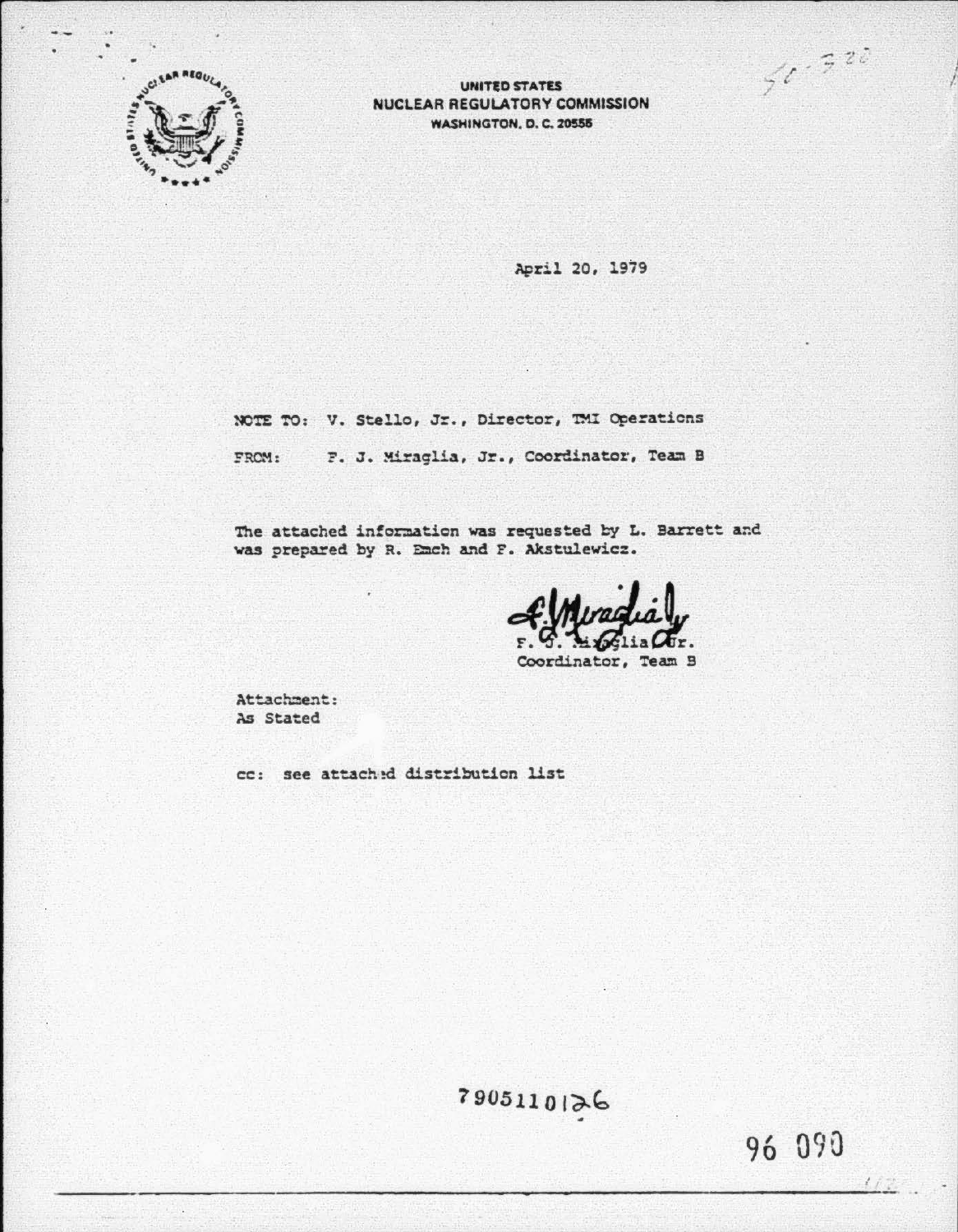We were requested by L. Barrett to calculate the dose rates from RHR pip'ing.

. .

- -··-·-------------- ~-----------------------,

..

R. Emch and F. Akstulewicz have performed such calculations by hand. At· tached is a graph showing the dose rate at one meter and at ten meters *from* a twelve inch RHR pipe containing primary coolant for various decay times. Also, we calculated a dose rate of 3.8 R/hr at one meter from a ten inch RHR pipe containing primary coolant decayed for 90 days (from the date of the second primary coolant sample analysis).

The source term was based on the concentrations obtained in the analyses, dated 4/11/79, of the second TMI-2 primary coolant sample:

| $I - 131$  | 8000 µ Ci/cc                     |                                           |
|------------|----------------------------------|-------------------------------------------|
| $CS - 134$ | $76 \text{ } \nu \text{ }$ Ci/cc |                                           |
| $Cs - 136$ | $100 \mu Ci/cc$                  |                                           |
| $Cs - 137$ | 320 $\mu$ Ci/cc                  |                                           |
| $Ba - 140$ | $260 \text{ }\mu\text{Ci/cc}$    |                                           |
| $La-140$   |                                  | - based on equilibrium with<br>$Ba - 140$ |

Upon investigation we found that the sizes of the RHR pipes at TMI-2 are nominal 10" and 12". As you can see from the graph, the dose rate is dominated by I-131 early and by Cs-134 and Cs-137 after about 60 days.

96 09 1